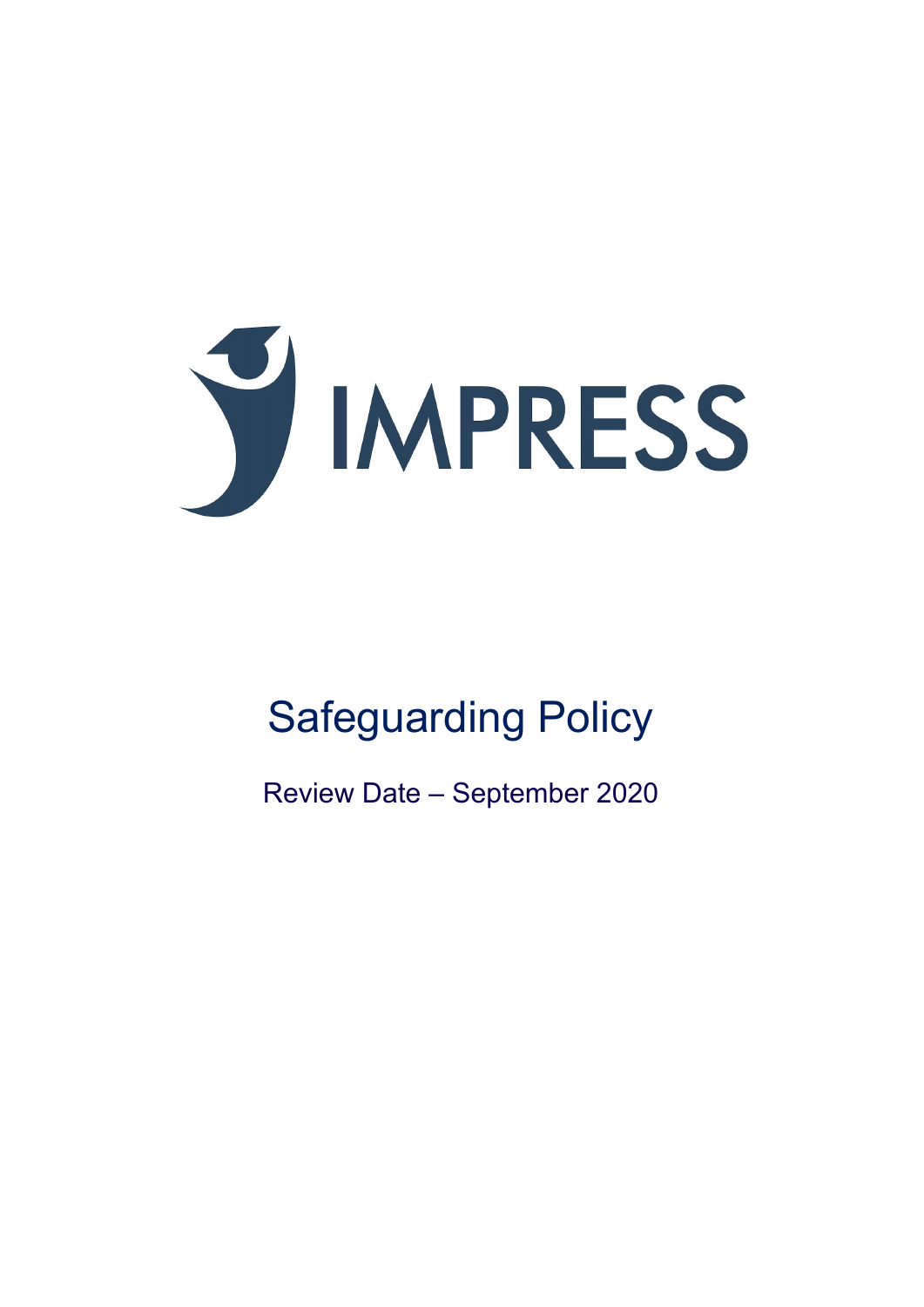

To provide the very best education for all pupils and the highest level of support for our tutors to ensure that every student we work with feels safe and are enabled to reach their full potential.

We promise to do everything we can to give children the very best education whilst in our care that gives them the best opportunity to succeed in life.

## <span id="page-1-0"></span>Our Commitment

We are committed to taking positive action in the light of the Equality Act 2010 with regard to the needs of people with protected characteristics.

These are age, disability, pregnancy and maternity, religion and belief, race, sex, sexual orientation, gender reassignment and marriage and civil partnership.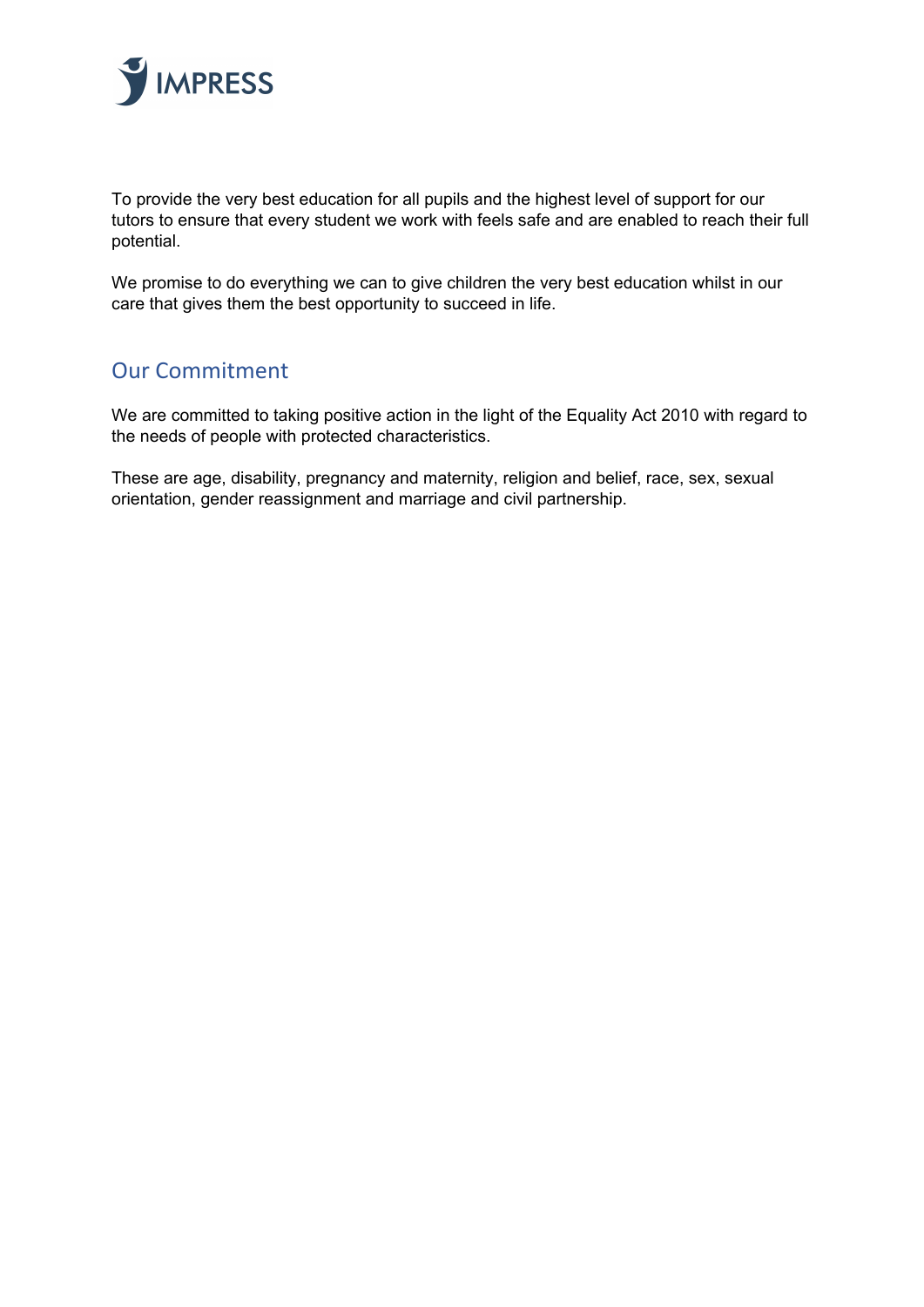

## Introduction

## <span id="page-2-0"></span>Purpose and Aims

The purpose of Impress Education's Safeguarding Policy is to provide a secure framework for all members of our business to use in safeguarding and promoting safeguarding to those who we work with through the schools/academies that we work with. The policy aims to ensure that:

- All pupils are safe and protected from harm
- Other elements of provision and policies are in place to enable pupils to feel safe and adopt safe practices
- Staff, tutors, pupils and schools/academies are aware of the expected behaviours and Impress the Examiners legal responsibilities in relation to the safeguarding and promoting the welfare of all of our students that we work with.

## <span id="page-2-1"></span>**Ethos**

Safeguarding in our business is considered everyone's responsibility and as such we aim to work with institutions in order to create the safest environment within which every pupil has the opportunity to achieve their full potential. Impress the Examiner recognises the contribution it can make in ensuring that all pupils that we work with within institutions feel that they will be listened to and appropriate action taken, particularly in ensuring procedures are in place to minimise the risk of peer-on-peer abuse. We will do this by endeavouring to work in partnership with institutions that we work with and seek to establish effective working relationships with these schools/academies in order support them in their endeavours to protect and equip students.

In safeguarding and promoting the welfare and wellbeing of children, we will act in accordance with the following legislation and guidance:

- Health and Safety Act (1974)
- The Children Act (1989 & 2004)
- Mental Health Act (amended 2007)
- Management of Health and Safety at Work Act (amended 1994)
- Human Rights Act (1998)
- Data Protection Act (1998)
- Education Act (2002) (section 175/157)
- Mental Capacity Act (1993) (amended 2005)
- The Education (Pupil Information) (England) Regulations (2005)
- Equalities Act (2010)
- Teachers' Standards (2012)
- Dealing with Allegations of Abuse Against Teachers and Other Staff (2012)
- The Local Authority Safeguarding Boards Inter-Agency Procedures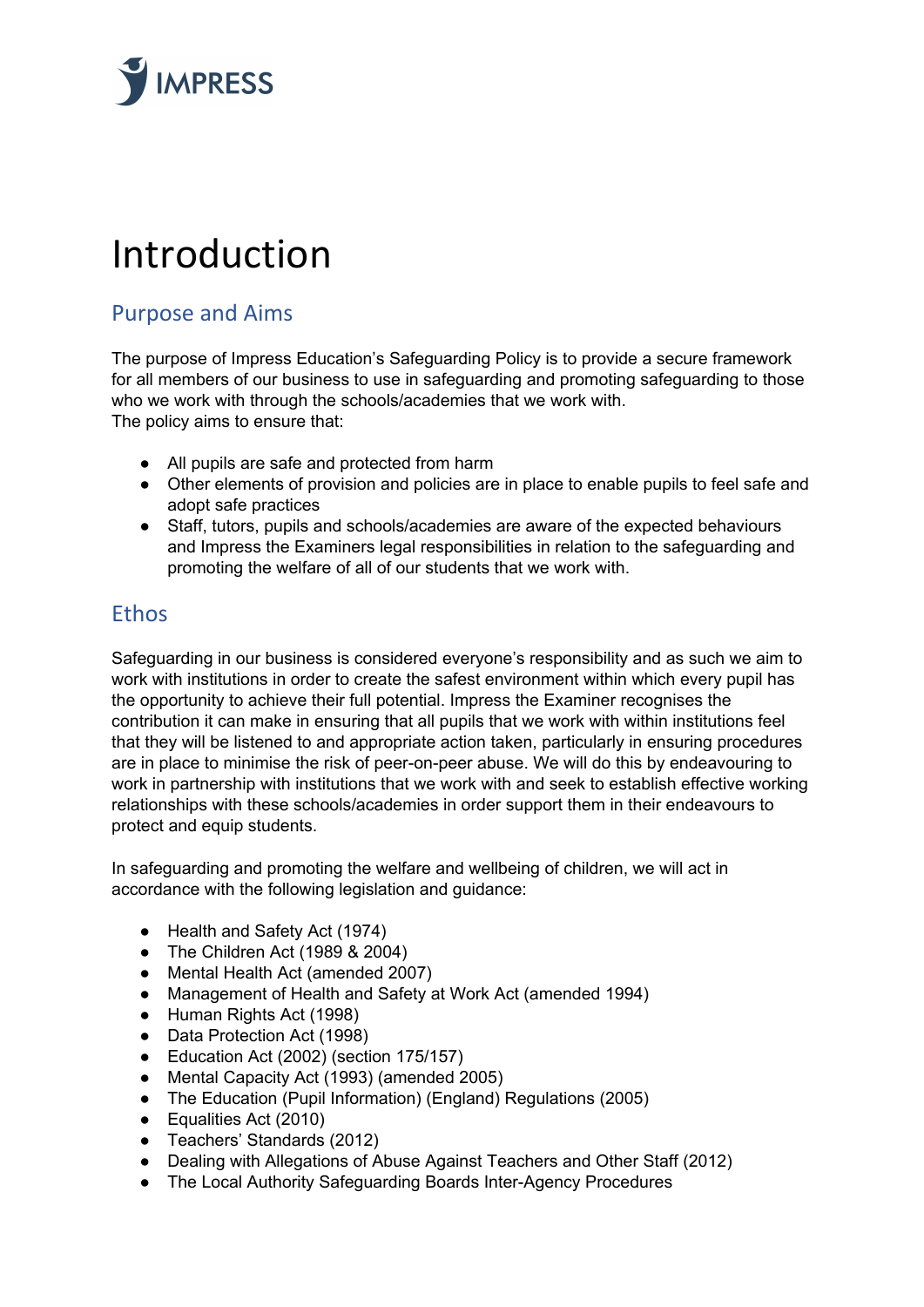

- Working Together to Safeguard Children (2018)
- Keeping Children Safe in Education (September 2019)
- What to do if you're worried a child is being abused (2015)
- Information Sharing (2018)
- Counter-Terrorism and Security Act (2015)
- Children Missing Education Statutory Guidance for Local Authorities (September 2016)
- Sexual Violence and Sexual Harassment between children in schools and colleges (December 2017)
- Disqualification under the Childcare Act 2006 (revised 31st August 2018)

### <span id="page-3-0"></span>Safeguarding Contacts within Impress the Examiner

Designated Safeguarding Lead: Tamara Budhan Caldwell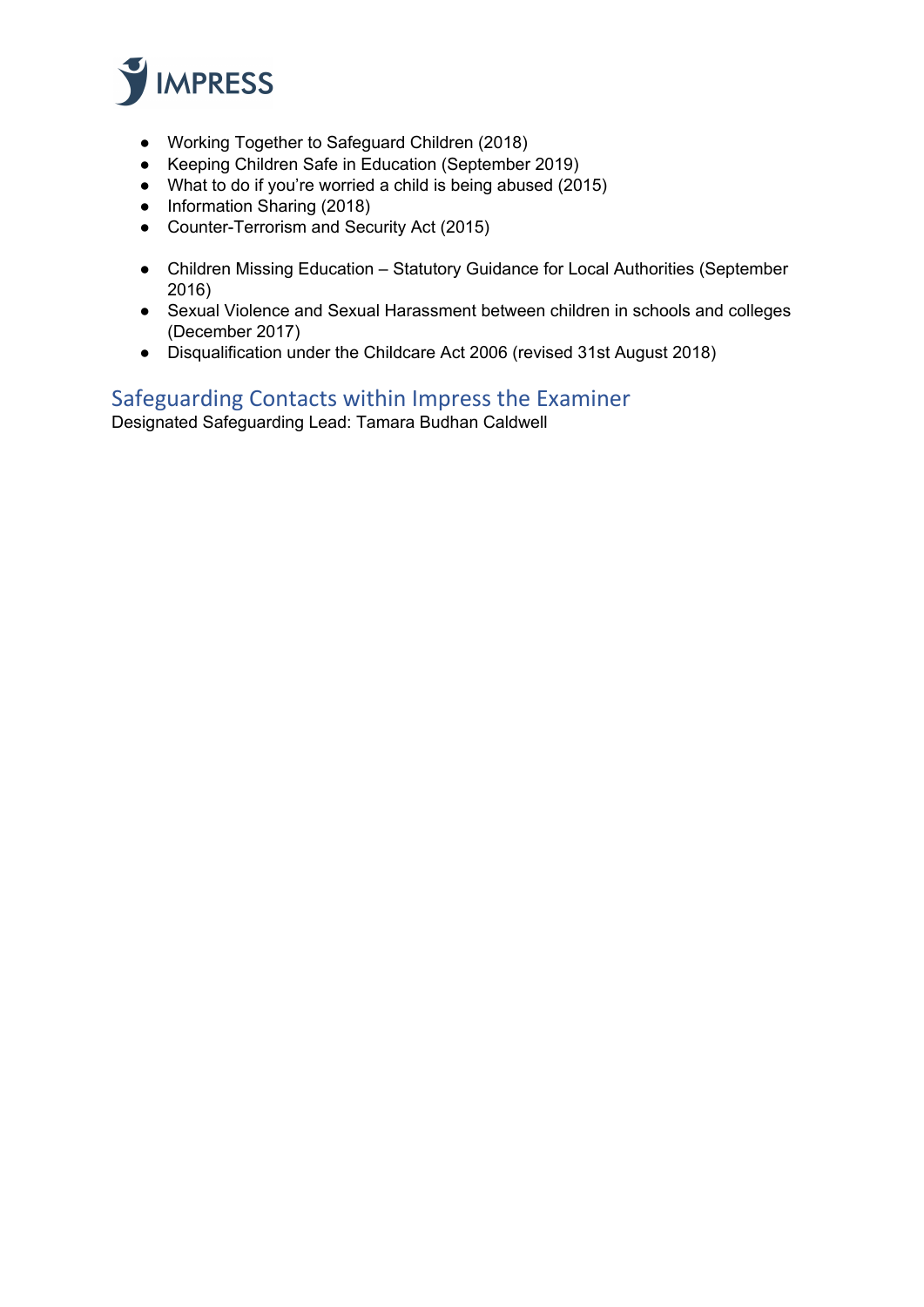

## **Table of Contents**

| <b>Our Commitment</b>                                                          | $\overline{2}$          |
|--------------------------------------------------------------------------------|-------------------------|
| <b>Purpose and Aims</b>                                                        | 3                       |
| <b>Ethos</b>                                                                   | $\overline{\mathbf{3}}$ |
| Safeguarding Contacts within Impress the Examiner                              | 4                       |
| <b>Responsibilities and Expectations</b><br>1.                                 | 6                       |
| 1. Impress the Examiner Responsibilities:                                      | 6                       |
| 2. Impress the Examiner will:                                                  | 6                       |
| 3. The Designated Safeguarding Lead must:                                      | 6                       |
| 4. Duties:                                                                     | $\overline{\mathbf{z}}$ |
| 5. Recognising concerns, signs and indicators of abuse                         | $\overline{7}$          |
| 6. Procedures - What to do if you are concerned                                | 8                       |
| 7. Current Safeguarding issues                                                 | 9                       |
| 8.Safeguarding children who may be disabled or have a special educational need | 12                      |
| 9. Bullying                                                                    | 13                      |
| 10. Child Exploitation and E-Safety                                            | 13                      |
| 11. Sexual Violence & Sexual Harassment                                        | 14                      |
| 12. Sexual Violence                                                            | 14                      |
| 13. Sexual Harassment                                                          | 14                      |
| 14. County Lines                                                               | 14                      |
| 15. Other Safeguarding Issues                                                  | 15                      |
| 2. Education                                                                   | 15                      |
| 3. Safer Recruitment and Selection                                             | 15                      |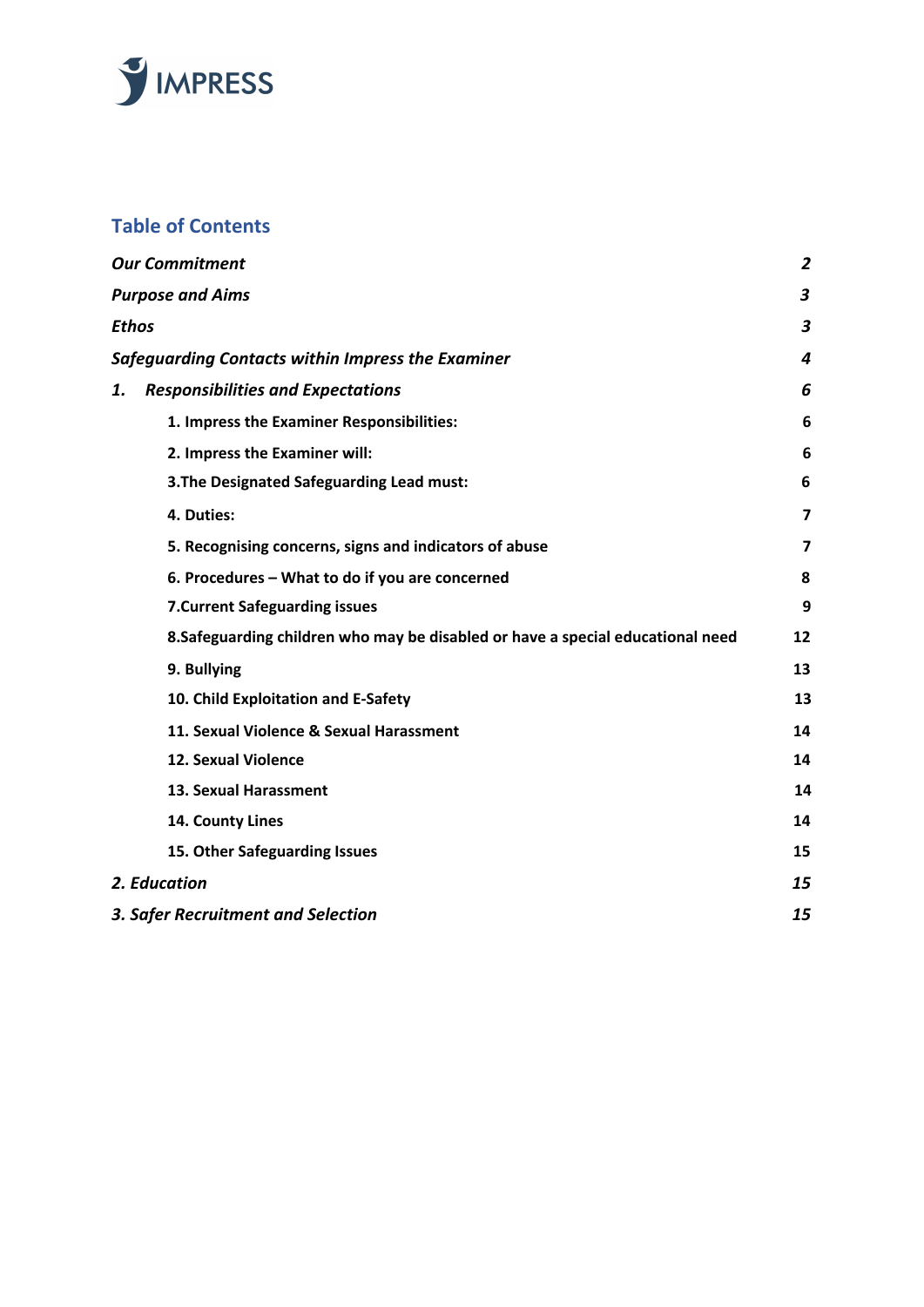

## <span id="page-5-0"></span>1. Responsibilities and Expectations

#### <span id="page-5-1"></span>1. Impress the Examiner Responsibilities

We will:

- 1.1 Be responsible for ensuring that our tutors are aware of our safe-guarding policy and their responsibilities when representing Impress the Examiner within schools/academies.
- 1.2 We recognise the possibility that adults working for our business may harm children. Any concerns about the conduct of teachers working with Impress the Examiner within schools/academies should be taken to the Designated Safeguarding Lead (DSL)) without delay;
- 1.3 Amend the policy as safeguarding requirements change as directed by government guidance and legislation.

#### <span id="page-5-2"></span>2. Impress the Examiner will:

- 2.1 Be responsible for monitoring the implementation of the safeguarding policy and procedures and ensure that our tutors comply with them.
- 2.2 Ensure all tutors working with us are aware of their duty to raise concerns where they exist.
- 2.3 Ensure that the policy is made available to all schools/academies (if requested) and that all staff are properly vetted to make sure they are safe to work with pupils who attend our sessions.
- 2.4 Ensure that proper procedures are in place for managing allegations of abuse against pupils (see Child Protection Policy and Procedure).
- 2.5 Ensure that there is a Designated Safeguarding Lead (DSL). In the case of an allegation against a member of staff, the DSL will deal with any such allegations.

#### <span id="page-5-3"></span>3. The Designated Safeguarding Lead must:

- 3.1 Update their safeguarding training every two years and keep up to date with safeguarding developments as they arise.
- 3.2 Ensure that all safeguarding issues raised are effectively responded to, recorded and referred to the appropriate agency. The Designated Safeguarding Lead will keep secure, accurate records.
- 3.3 Ensure teachers working with students understand the difference between a 'concern' and 'immediate danger or at risk of harm'.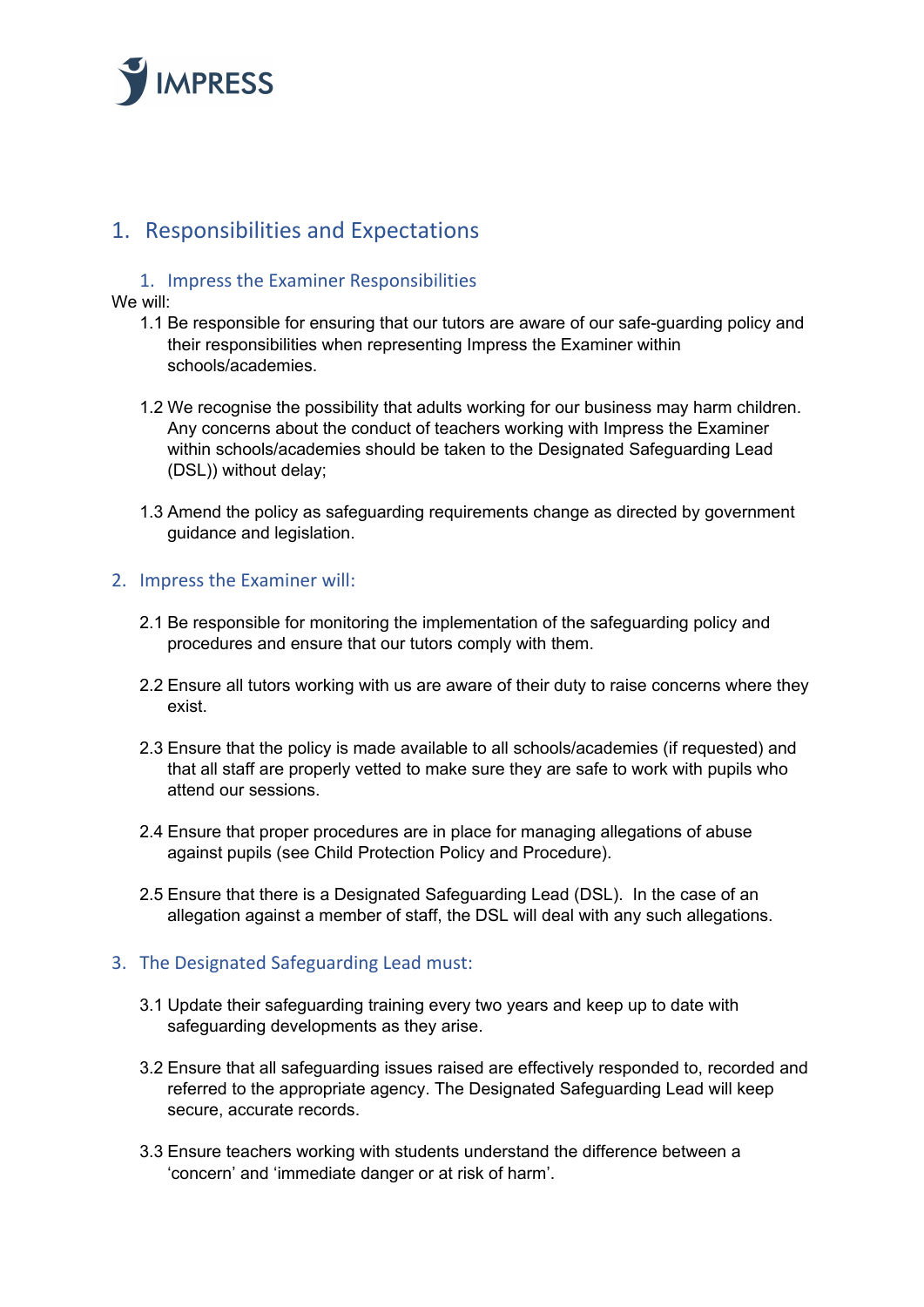

- 3.4 Monitor/Arrange safeguarding training for all tutors who work with ItE
- 3.5 Ensure that ItE tutors have had Safe-Guarding training regularly (annually)
- 3.6 Ensure that the Designated Safeguarding Lead has the relevant training.
- <span id="page-6-0"></span>4. Duties:
	- 4.1. All child protection concerns need to be acted upon immediately. If a teacher working with Impress the Examiner is concerned that a pupil may be at risk or is suffering abuse, they should tell the Designated Safeguarding Lead immediately. All concerns should be reported to the Designated Safeguarding Lead as soon as possible so they can carry out their duties.
	- 4.2. All adults, including the Designated Safeguarding Lead, have a duty to refer all known or suspected cases of abuse to children's social care or the police. It is the responsibility of Impress the Examiner teachers or the DSL to formally report the disclosure to the Designated Safeguarding Lead of the institution that we are working in, in the first instance.

#### <span id="page-6-1"></span>5. Recognising concerns, signs and indicators of abuse

- 5.1. Safeguarding is not just about protecting children and young people from deliberate harm. For ItE, it includes such things as:
	- Pupil safety
	- Bullying (including cyber-bullying)
	- Racist abuse
	- Harassment
	- **Educational visits**
	- Intimate care
	- Pupils missing education
	- Neglect
	- Internet safety etc.
	- **Upskirting**
- 5.2. The witnessing of abuse can have a damaging effect on those who are a party to it, as well as young people subjected to the actual abuse, and in itself will have a significant impact on the heath and emotional well-being of the young person. Abuse can take place in any family, institution or community setting, by telephone or on the internet. Abuse can often be difficult to recognise as children may behave differently or seem unhappy for many reasons, as they move through the stages of childhood or their family circumstances change. However, it is important to know the indicators or abuse and to be alert to the need to consult further.
- 5.3. The following indicators listed under the categories of abuse are not an exhaustive list.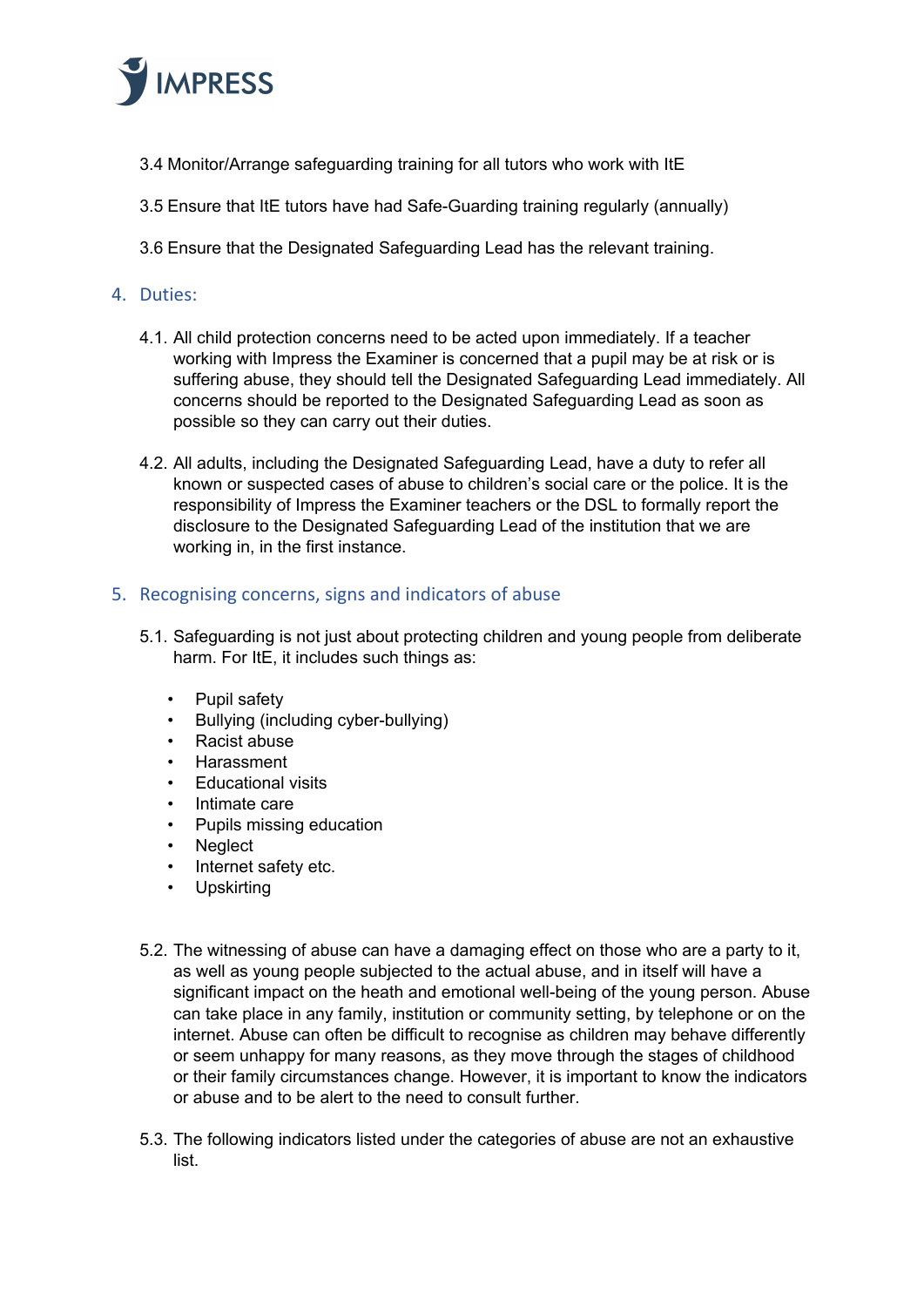

- 5.3.1. **Physical Abuse** this can involve hitting, shaking, throwing, poisoning, punching, kicking, scalding, burning, drowning and suffocating. It can also result when a parent or carer deliberately causes the ill health of a child or young person in order to seek attention through fabricated or induced illness. This was previously known as Munchausen's Syndrome by Proxy.
- 5.3.2. **Emotional Abuse** Emotional abuse is where a child or young person's need for love, security, recognition and praise is not met. It may involve seeing or hearing the ill- treatment of someone else such as Domestic Violence or Domestic Abuse. A parent, carer or authority figure is considered emotionally

abusive when they are consistently hostile, rejecting, threatening or undermining towards child or other family members. Peer-to-peer emotional abuse, including gender related abuse may be face-to-face or via social media. It can also occur when children are prevented from having social contact with others or if appropriate expectations are placed upon them. Symptoms that indicate emotional abuse include:

- Excessively clingy or attention seeking
- Very low self-esteem or excessive self-criticism
- Withdrawn behaviour or fearfulness
- Lack of appropriate boundaries with strangers; too eager to please
- Eating disorders or self-harm.
- 5.3.3. **Sexual Abuse** this involves forcing or enticing a child or young person to take part in sexual activities, whether or not the young person is aware of what is happening. This may include physical contact both penetrative and non-penetrative, viewing pornographic material including through the use of the internet and upskirting. Indicators of sexual abuse include:
	- Allegations or disclosures
	- Genital soreness
	- Injuries
	- Sexually transmitted diseases
	- Inappropriate sexualised behaviour (including words, play or drawings).
- 5.3.4. **Neglect** is the persistent failure to meet a youngster's basic physical and/or psychological needs which can significantly harm their health and development. Neglect can include inadequate supervision (being left alone for long periods of time), lack of stimulation, social contact or education, lack of appropriate food, shelter, appropriate clothing for conditions and medical attention and treatment when necessary.
- **5.3.5. Serious violence** factors that indicate that a child is at risk from, or is involved with, serious violent crime, including those associated with gun/ knife crime, homicide and 'County lines'.

#### <span id="page-7-0"></span>6. Procedures – What to do if you are concerned

6.1. Please discuss any concerns with the Designated Safeguarding Lead. Please follow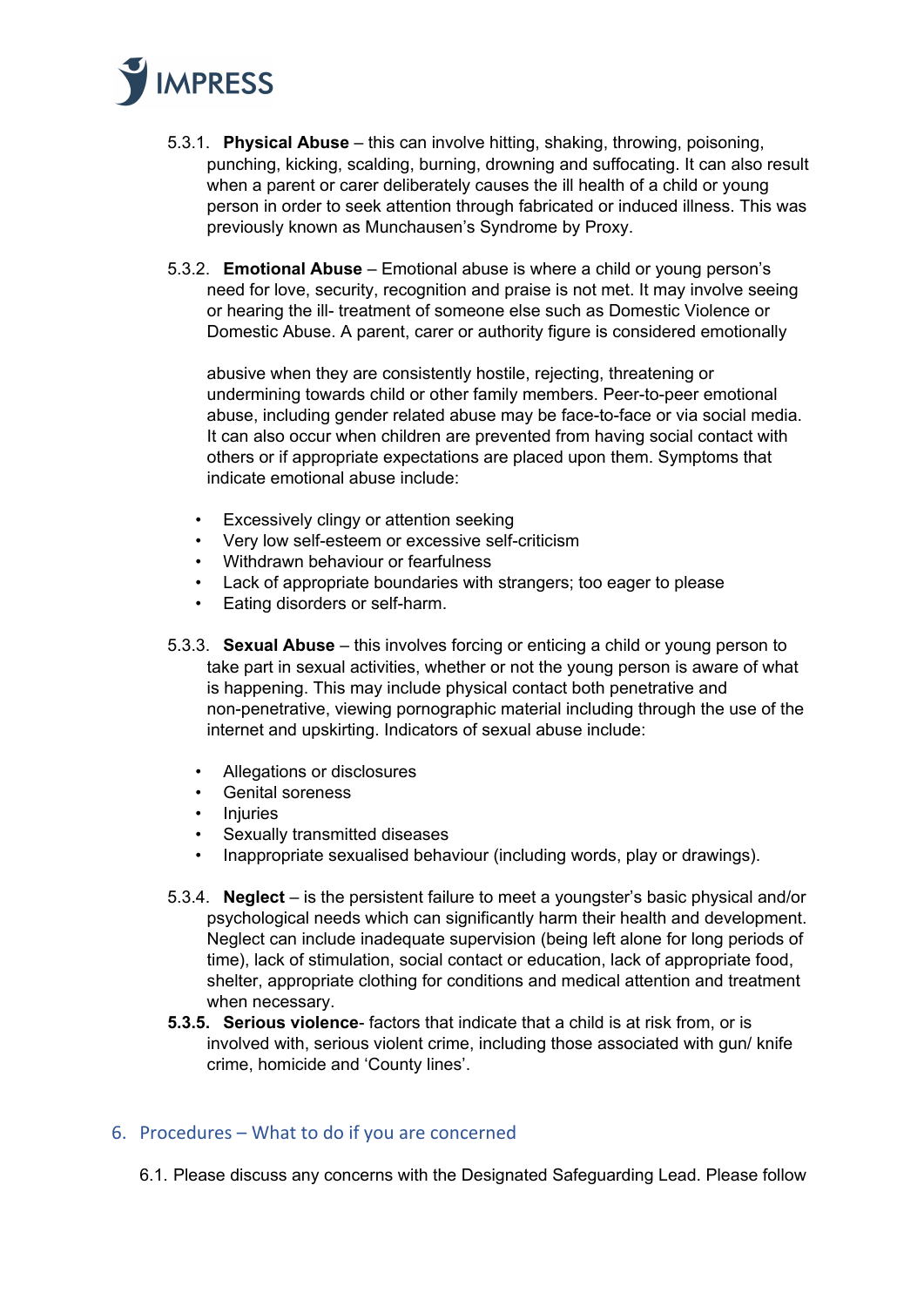

the guidelines below:

- 6.2. Receive
	- Listen to what is being said, without displaying shock or disbelief
	- Take what is said seriously
	- Note down what has been said.
- 6.3. Reassure
	- Reassure the pupil, as far as is possible
	- Don't promise confidentiality, you have a duty to refer
	- Reassure and alleviate quilt
	- Reassure the child that information will only be shared with those who need to know.

#### 6.4. React

- React to the pupil only as far as is necessary for you to establish whether or not you need to refer this matter, but don't 'interrogate' for full details
- Do not ask 'leading' questions, for example, "Did he/she..., such questions may invalidate your evidence (and the child's) in any later prosecution
- Ask open questions, like "Anything else you would like to say?"
- Do not criticise the perpetrator; the pupil may have an affection for him/her
- Do not ask the pupil to repeat it all for another member of staff
- Explain what you have to do next and who you have to talk to.

#### 6.5. Record

- Make some brief notes at the time on any paper, which comes to hand. Write notes up as 'add incident' on CPOMS as soon as possible and pass a copy to the Designated Safeguarding Lead
- Do not destroy your original notes; attach these to the safeguarding form. Record the date, time, place, any noticeable non-verbal behaviour and the words used by the child. Record the actual words used by the child
- Record statements and observable things, rather than your 'interpretations' or assumptions.

#### 6.6. Remember

- Follow Impress the Examiner and the specific schools guidelines and consult as appropriate
- Procedures require the Designated Teacher (staff) to make appropriate records to Social and Health Care.
- 6.7. Reflect
	- Try to get some support for yourself if you need it. This support should be available through your Designated Teacher.
- 6.8. If you are concerned that a member of staff or adult in a position of trust poses a danger to a child or young person or that they might be abusing a child or young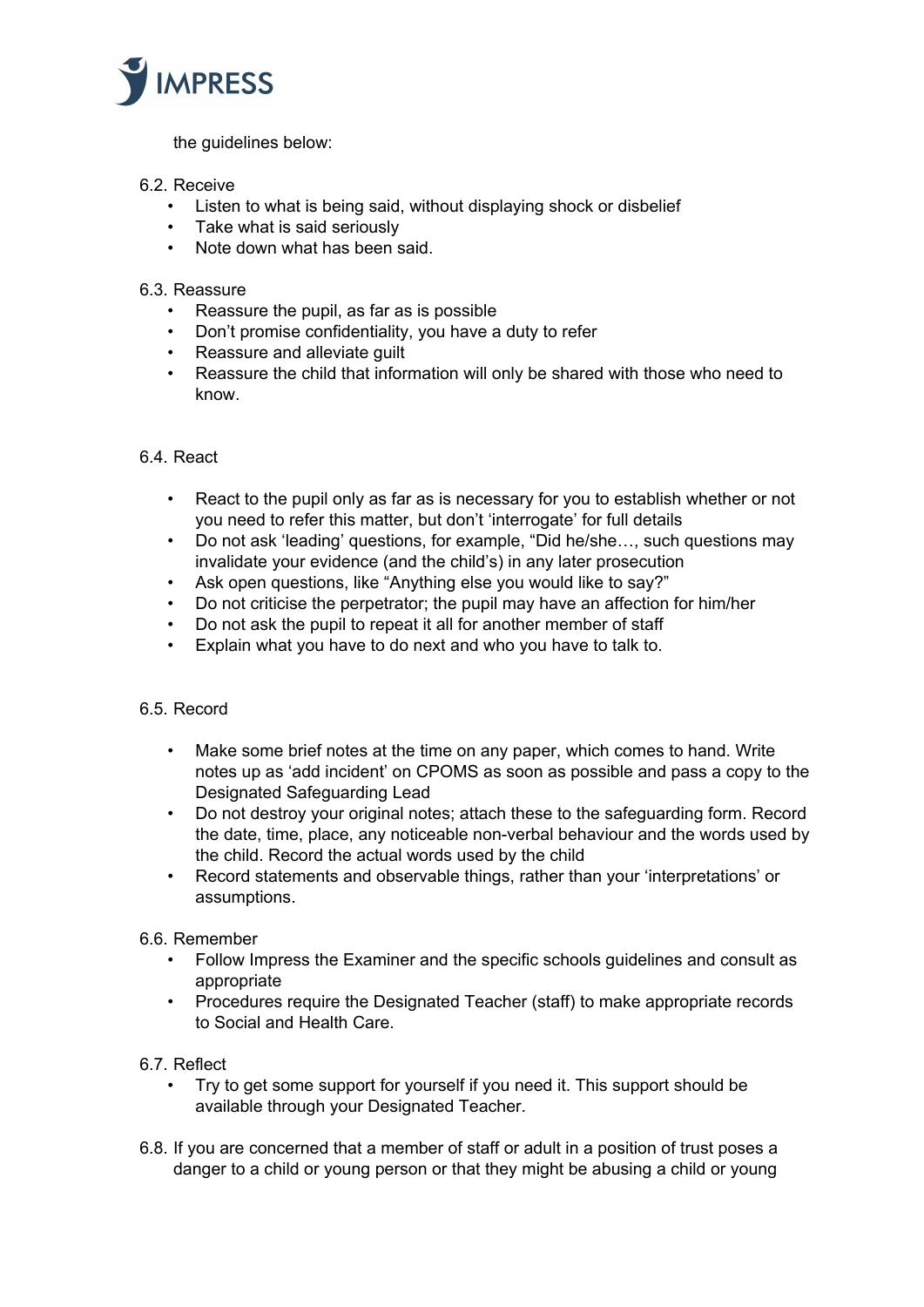

person you should report your concerns to the DSL in the first instance.

#### <span id="page-9-0"></span>7. Current Safeguarding issues

- 7.1. Some members of our communities hold beliefs that may be common with particular cultures, but which are against the law of England. Impress the Examiner does not condone practices that are illegal, and which are harmful to children.
	- 7.1.1. **Forced Marriage** Impress the Examiner does not support the idea of forcing someone to marry without their consent and will follow procedures to refer any child and young person immediately to Children's Social Care.
	- 7.1.2. **Honour Based Violence** 'A crime or incident, which has or may have been committed to protect or defend the honour of the family and/or community'. It is important to be alert to signs of distress and indications such as:
	- Self-harm
	- Absence from academy and truancy
	- Isolation from peers
	- Being monitored by family
	- Not participating in academy activities
	- Unreasonable restrictions at home
	- Forced marriage

Where it is suspected that a child/young person is at risk of honour-based violence the academy will report those concerns to the appropriate agency in order to prevent this form of abuse taking place.

- 7.2. **Radicalisation and Extremism** Extremism is defined as vocal or active opposition to fundamental British Values, including democracy, the rule of law, individual liberty and mutual respect and tolerance of different faiths and beliefs. Radicalisation is the process by which an individual or a group come to adopt extremist views. Children can be exploited by people seeking to involve them in terrorism or in activity in support of terrorism, through radicalisation. All pupils are educated on fundamental British Values including the importance of mutual respect and tolerance. Where it is suspected that a child/young person is at risk from radicalisation, the Designated Safeguarding Lead will follow local procedures.
- 7.3. Recognising Extremism and Radicalisation

Early indicators of radicalisation or extremism may include:

- Showing sympathy for extremist causes
- Glorifying violence, especially to other faiths or cultures
- Making remarks or comments about being at extremist events or rallies outside of school
- Evidence of possessing illegal or extremist literature
- Advocating messages similar to illegal organisations or other extremist groups
- Out of character changes in dress, behaviour and peer relationships (but there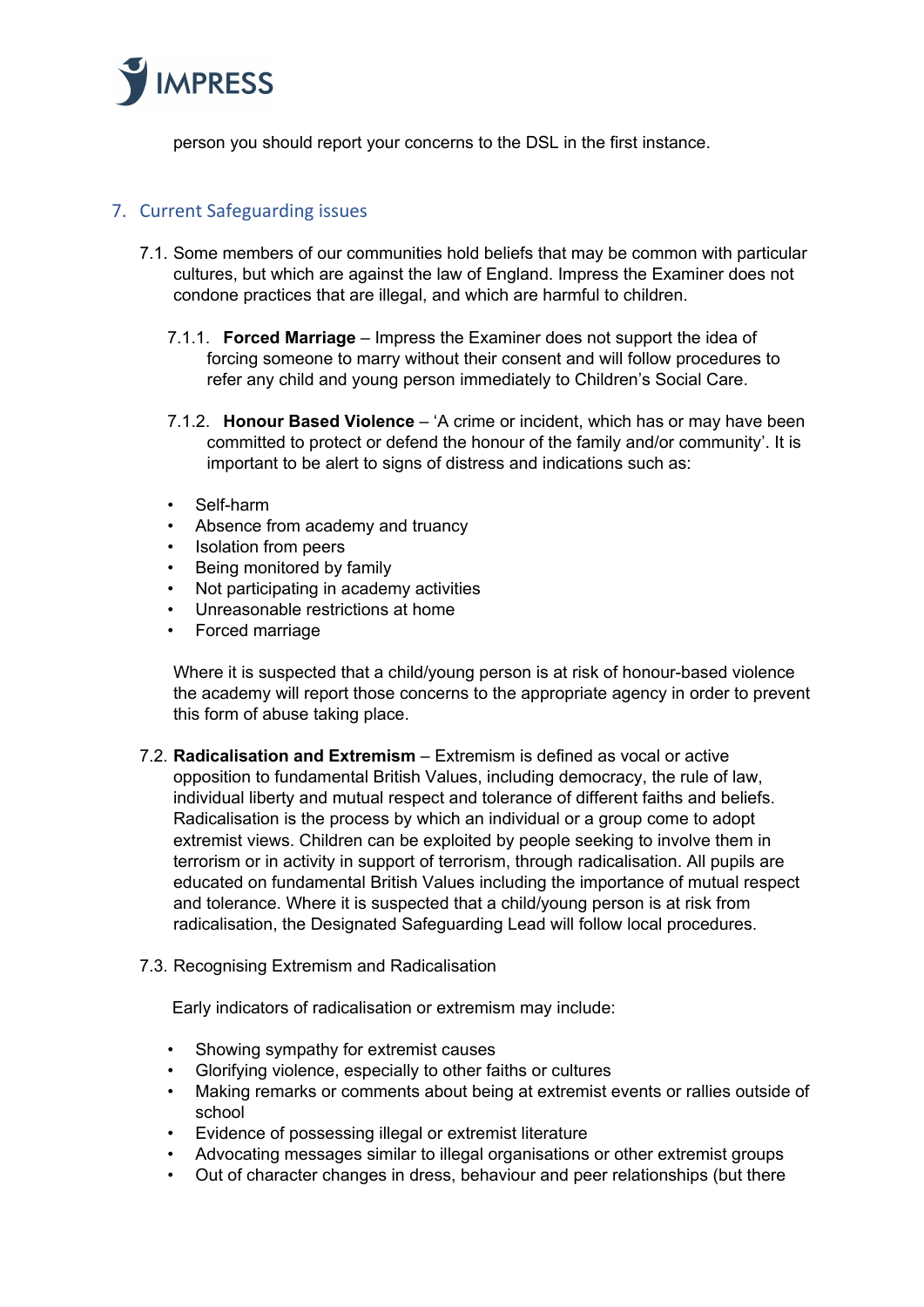

are also very powerful narratives, programmes and networks that young people can come across online so involvement with particular groups may not be apparent)

- Secretive behaviour
- Online searches or sharing extremist messages or social profiles
- Intolerance of difference, including faith, culture, gender, race or sexuality
- Graffiti, art work or writing that displays extremist themes
- Attempts to impose extremist views or practices on others
- Verbalising anti-Western or anti-British views
- Advocating violence towards others

For non-urgent concerns, the local police can be called on 101. Dedicated telephone helpline for extremism: Telephone: 020 7340 7264 Email: counter.extremism@education.gsi.gov.uk

- 7.4. **Female Genital Mutilation (FGM)** The partial or total removal of female genitalia for non-medical reasons; it is also known as female circumcision, cutting or sunna and has been a criminal offence in the UK since 1985. Section 5B of the 2003 Act introduces a mandatory reporting duty which requires regulated health and social care professionals and teachers in England and Wales to report 'known' cases of FGM in under 18s which they identify in course of professional work, to the police. The duty applies from 31 October 2015 onwards. 'Known' cases are those where either a girl informs the person that an act of FGM – however described – has been carried out on her, or where the person observes physical signs on a girl appearing to show that an act of FGM has been carried out and the person has no reason to believe that the act was, or was part of, a surgical operation within section 1(2)(a) or (b) of the FGM Act (2003). It is important to be alert to the signs, such as:
	- Having difficulty walking, standing or sitting
	- Spending longer than usual in the toilet
	- Displaying unusual behaviour after an absence from the academy
	- Being particularly unwilling to undergo normal medical examinations
	- Asking for help but not being explicit about the problem

It is illegal for someone to arrange for a child to go abroad with the intention of having her circumcised If any member of staff has any concerns, they must personally report to the police, after informing the Designated Safeguarding Lead.

7.5. **Child Sexual Exploitation (CSE)** – This involves exploitive situations, contexts and relationships where young people receive something (for example, food, accommodation, drugs, alcohol, gifts, money or in some cases simply affection) as a result of engaging in 'consensual' relationships where sex is exchanged for affection or gifts, to serious organised crime by gangs and groups. What marks out exploitation is an imbalance of power in the relationship. The perpetrator always holds some kind of power over the victim which increases as the exploitive relationship develops. Sexual exploitation involves varying degrees of coercion, intimidation or enticement, including unwanted pressure from peers to have sex, sexual bullying, including cyber- bullying and grooming. However, it is also important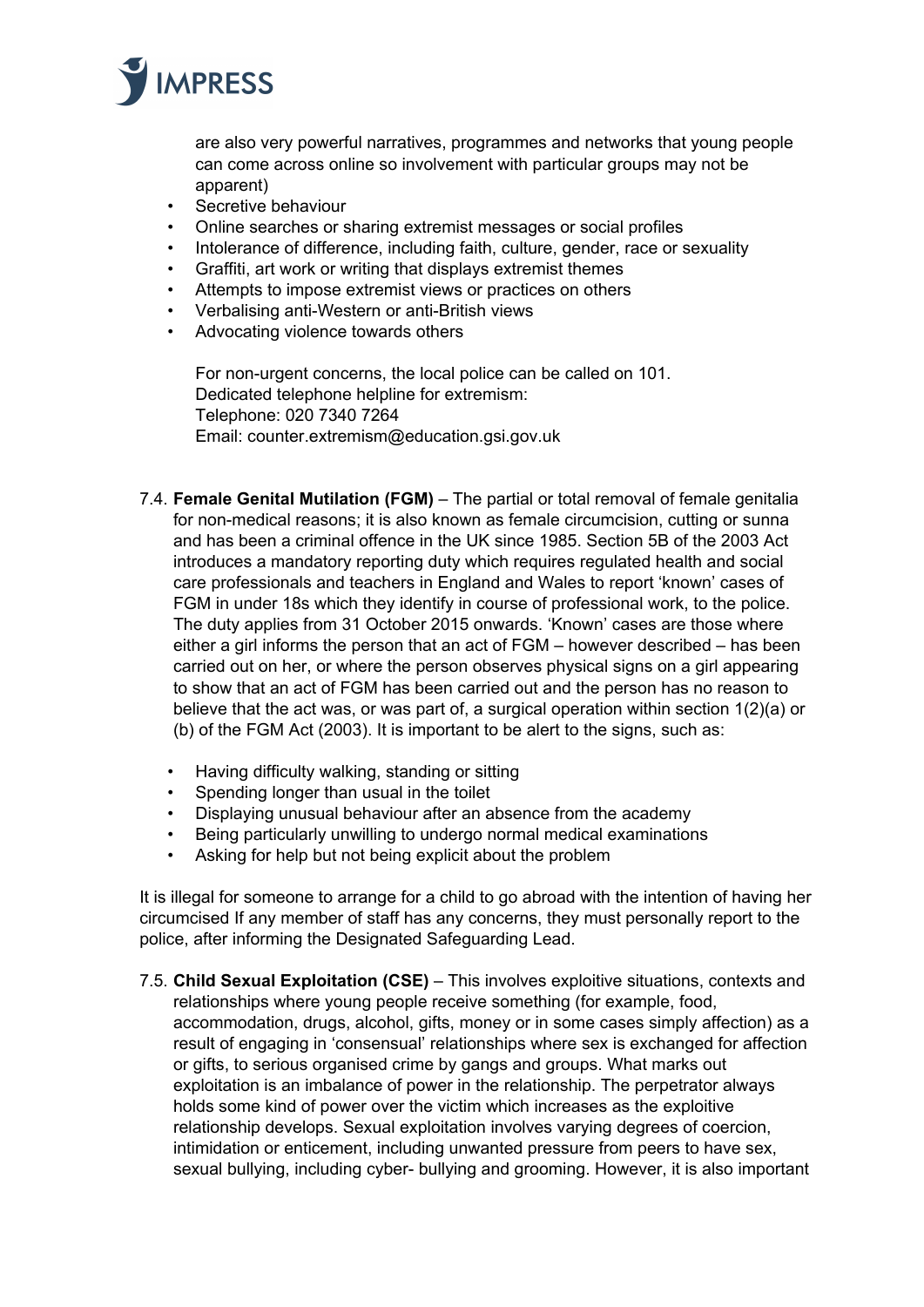

to recognise that some young people who are being sexually exploited do not exhibit any external signs of this abuse. There are three main types of child sexual exploitation, they are as follows:

- 7.6. **Inappropriate relationships** Usually this involves just one abuser who has inappropriate power - physical, mental or financial – or control over a young person. The young person may believe they have a genuine friendship or loving relationship with their abuser.
- 7.7. **Boyfriend/Girlfriend** The abuser grooms the victim by striking up a normal relationship with them, giving them gifts and meeting in cafés or shopping centres. A seemingly consensual sexual relationship develops but later turns abusive. Victims may be required to attend parties and sleep with multiple men/women and threatened with violence if they try to seek help.
- 7.8. **Organised exploitation and trafficking** Victims are trafficked through criminal networks – often between towns and cities – and forced or coerced into sex with multiple men and/or women. They may also be used to recruit new victims. This serious organised activity can involve the buying and selling of young people.
- 7.9. **Trafficked Children** Child trafficking involves moving children across or within national or international borders for the purposes of exploitation. Exploitation includes children being used for sex work, domestic work, restaurant/sweatshop, drug dealing, shoplifting and benefit fraud. Where is Impress the Examiner is made aware that a child is suspected of, actually has been or is at risk of being trafficked/exploited, concerns will be reported to the appropriate agency. This is against the law yet for some communities it is considered a religious act and cultural requirement. It is illegal for someone to arrange for a child to go abroad with the intention of having her circumcised. If any of the above areas of concern is brought to the attention of those concerned will be reported to the appropriate agency in order to prevent this form of abuse taking place.
- 7.10. **Ritualistic Abuse** Some faiths believe that spirits and demons can possess people (including children). What should never be considered in the use of any physical or psychological violence to get rid of the possessing spirit. This is abusive and will result in the criminal conviction of those using this form of abuse even if the intention is to help the child.
- 7.11. **Sexually Active under eighteen-year olds** It is acknowledged by those working with young people that most young people under the age of 18 will have an interest in sex and sexual relationships. The Local Authority Protocol for Sexually Active Young People under 18 years old has been designed to assist those working with children and young people to identify where these relationships may be abusive, and the children and young people involved may need to provision and protection or additional services. If sexual activity in pupils is brought to the attention of the Impress the Examiner, Local Authority Protocol will be followed.
- 7.12. **Domestic Abuse** The Government defines domestic abuse as 'any incident of threatening behaviour, violence or abuse (psychological, physical, sexual, financial or emotional) between adults who are or have been intimate partners or family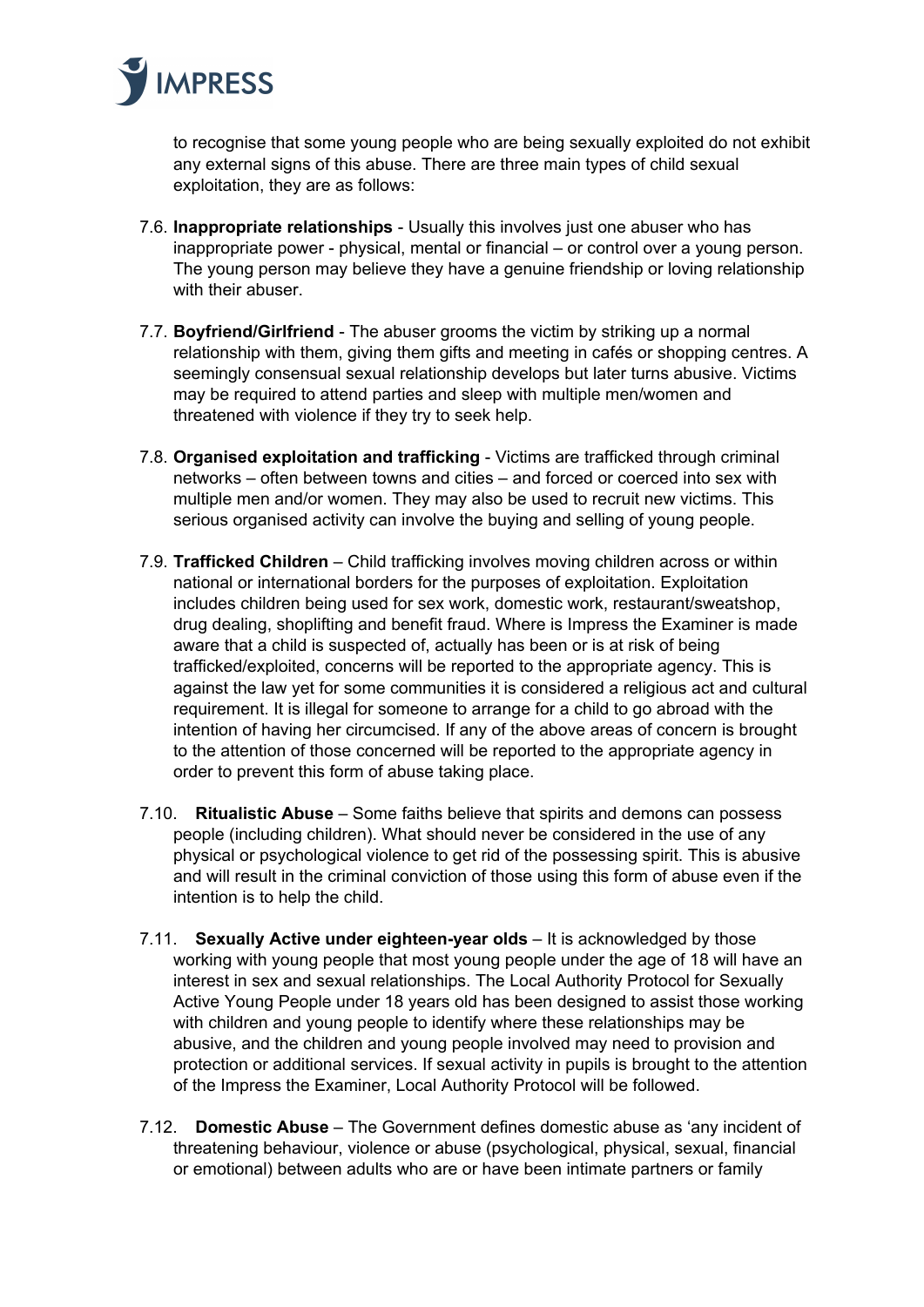

members, regardless of gender or sexuality'. Children may suffer both directly and indirectly if they live in households where there is domestic violence. Domestic abuse is likely to have a damaging effect on the health, development and welfare of children, and it will often be appropriate for such children to be regarded as Children in Need under the Children Act (1989). Where there is evidence of domestic violence, Impress the Examiner will report concerns to the appropriate agency including Children's Social Care and the police in order to prevent the likelihood of any further abuse taking place.

- **7.13. Upskirting** The government defines upskirting typically involving 'take a picture under a person's clothing without them knowing, with the intention of viewing their genitals or buttocks to obtain sexual gratification, or cause the victim humiliation, distress or alarm'. Upskirting is a criminal offence. Where teachers working with Impress the Examiner witness or become aware of upskirting incidences they will report this to the DSL who will report the concerns to the DSL with the specific school/academy.
- 7.14. **Private Fostering –** An arrangement made between the parent and the private foster carer, who then becomes responsible for caring for the child in such a way as to safeguard and promote his/her welfare. A privately fostered child means a child under the age of 16 (18 if a disabled child) who is cared for and provided with accommodation for more than 28 days and where the care is intended to continue by someone other than:
	- A parent
	- A person who is not a parent but has parental responsibility
	- A close relative
	- A Local Authority

It is a statutory duty for Impress the Examiner to inform the Local Authority when made aware of a child or young person who may be subject to private fostering arrangements.

#### <span id="page-12-0"></span>8. Safeguarding children who may be disabled or have a special educational need

- 8.1. Disabled children have exactly the same human rights, as non-disabled children, to be safe from abuse and neglect, to be protected from harm and to achieve the very best they can.
- 8.2. Disabled children and those with a special educational need do however, require additional action. This is because they experience greater risks and 'created vulnerability' as a result of negative attitudes about disabled children and unequal access to services and resources, and because they may have additional needs relating to physical, sensory, cognitive and/or communication impairment (Safeguarding Children, DCSF, July 2009). Impress the Examiner will ensure that disabled pupils are listened to and responded to appropriately where they have concerns regarding abuse.
- 8.3. Pupils with a special educational need may be especially vulnerable because of the difficulties related to communication skills, empathy with others or understanding the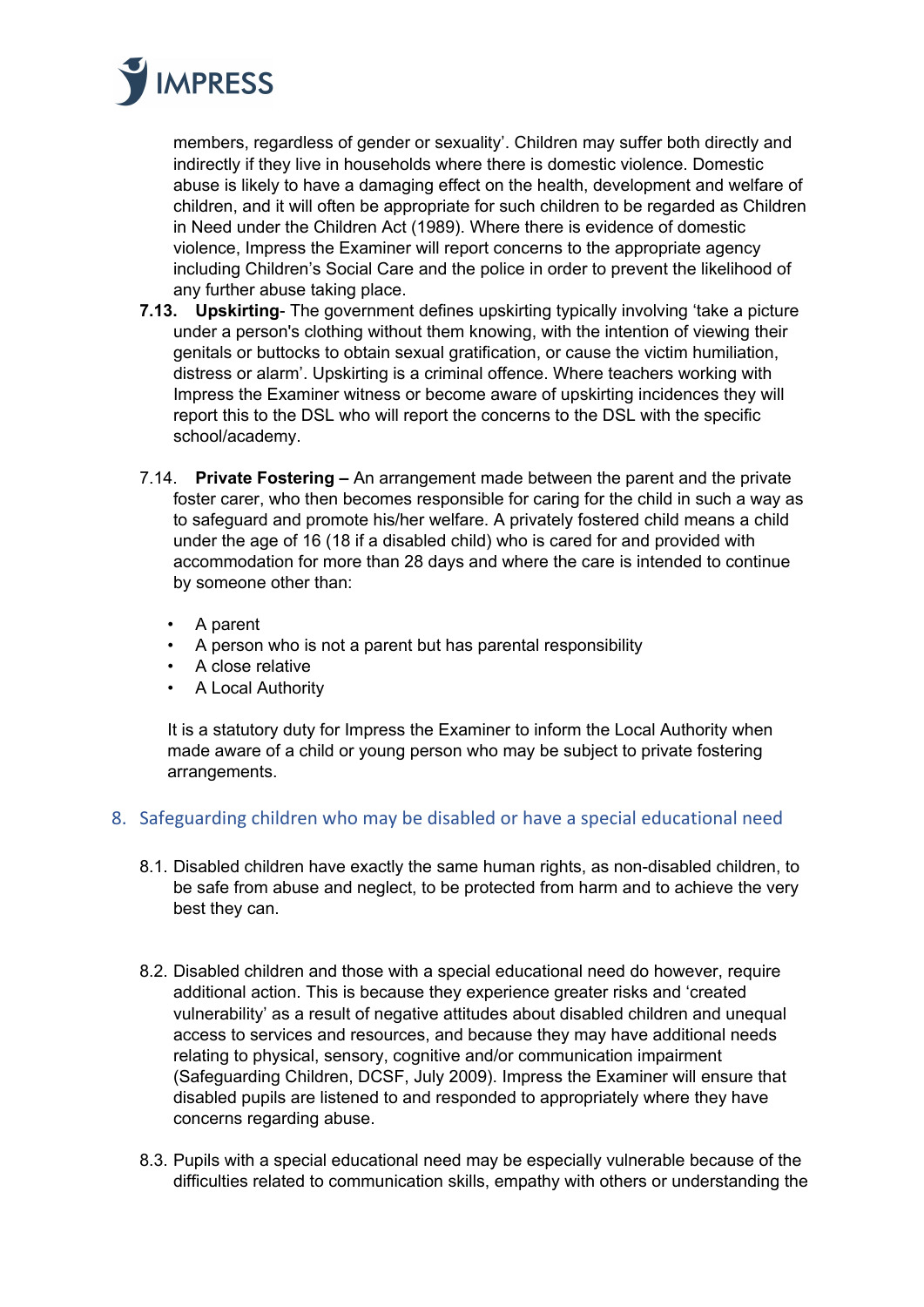

consequences of their actions.

- 8.4. Impress the Examiner will work with school/academy SENCos (where appropriate) to ensure that our teachers are aware of how to support pupils with these difficulties ensuring that tutors have an awareness that:
	- Behaviour, mood and injury may relate to possible abuse and not just their SEN or disability
	- There is a higher risk of peer group isolation
	- There any be a disproportionate impact of bullying
	- Additional pastoral support should be considered.

#### <span id="page-13-0"></span>9. Bullying

- 9.1. Children may be bullied for a number of reasons including the protected characteristics:
	- Gender reassignment
	- Marital or civil partnership status
	- Disability
	- Pregnancy or maternity
	- Race or colour
	- Nationality, ethnicity or national origin
	- Religion of belief
	- Sex or sexual orientation
- 9.2. As a business we do not support any form of bullying. All incidents of noticed bullying are to be reported to the DSL.
- 9.3. We understand that bullying may take on different forms and may include racist and homophobic behaviour. Any incidents of sexual violence and sexual harassment (peer-to-peer abuse) will be reported to the DSL and we expect all staff to be vigilant.

#### <span id="page-13-1"></span>10.Child Exploitation and E-Safety

10.1. Children and young people can be exploited and suffer bullying through their use of modern technology such as the internet, mobile phones and social networking sites. Many children and young people have unlimited and unrestricted access to the internet via 3G and 4G. In order to minimise the risks to children and young people, Impress the Examiner will work with institutions in line policies in order to ensure that there are appropriate measures in place such as security filtering, and an acceptable use policy linked to the E-Safety Policy.

#### 10.2. **Peer on Peer Abuse includes**:

- Bullying (including Cyber-Bullying)
- Physical Abuse
- Sexual Violence and Sexual Harassment
- Sexting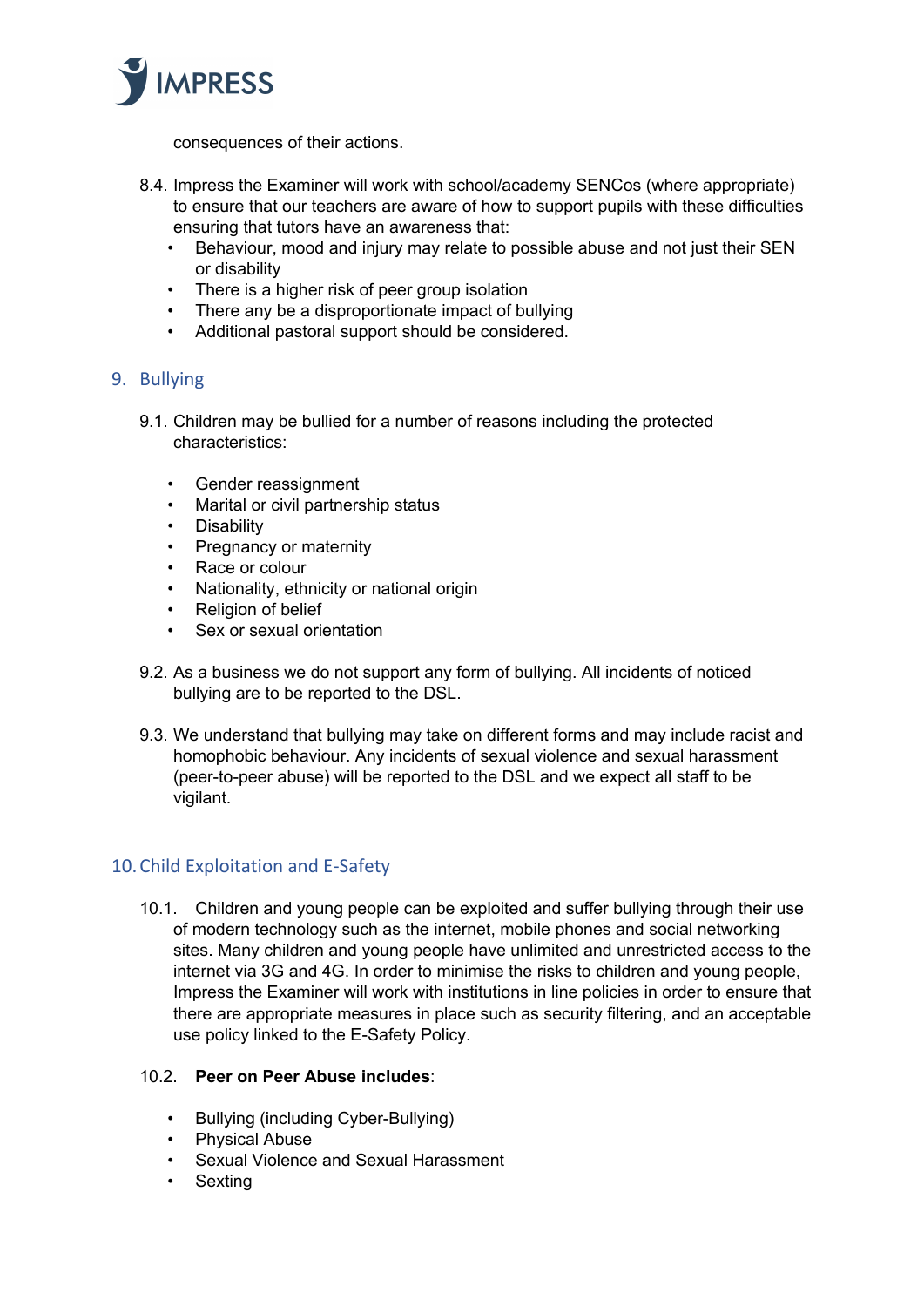

• Initiation ceremonies.

#### <span id="page-14-0"></span>11. Sexual Violence & Sexual Harassment

Sexual violence and sexual harassment can occur between two children of any gender. They can also occur through a group of children sexually assaulting or sexually harassing a single child or group of children.

#### <span id="page-14-1"></span>12. Sexual Violence

- 12.1. For the purpose of this policy, when referring to sexual violence we are referring to sexual offences under the Sexual Offences Act 2003 as outlined below:
	- Rape
	- Assault by Penetration
	- Sexual Assault

#### <span id="page-14-2"></span>13. Sexual Harassment

For the purpose of this policy, when referring to sexual harassment we mean 'unwanted conduct of a sexual nature' that can occur online and offline. When we reference sexual harassment, we do so in the context of child-on-child sexual harassment. Sexual harassment is likely to: violate a child's dignity, and/or make them feel intimidated, degraded or humiliated and/or create a hostile, offensive or sexualised environment.

For more information, further clarification and definitions, please refer to the Sexual Violence and Sexual Harassment between children in schools and colleges DfE document. Contact details for local services/support can be found in the academy's Child Protection Policy and Procedures.

#### <span id="page-14-3"></span>14.County Lines

County Lines is the police term for urban gangs supplying drugs to suburban, market and coastal areas/towns using dedicated mobile phone lines or 'deal lines'. It involves Child Criminal Exploitation (CCE) as gangs use children and vulnerable people to move drugs and money. Gangs establish a base in the market location, typically by taking over the homes of vulnerable adults by force or coercion in a practice referred to as 'Cuckooing'.

#### <span id="page-14-4"></span>15.Other Safeguarding Issues

15.1. The above list is not exhaustive and as new policy guidance and legislation develops within the remit of Safeguarding, the policy will be renewed and updated as appropriate and in line with the Local Safeguarding # Children Board and Local